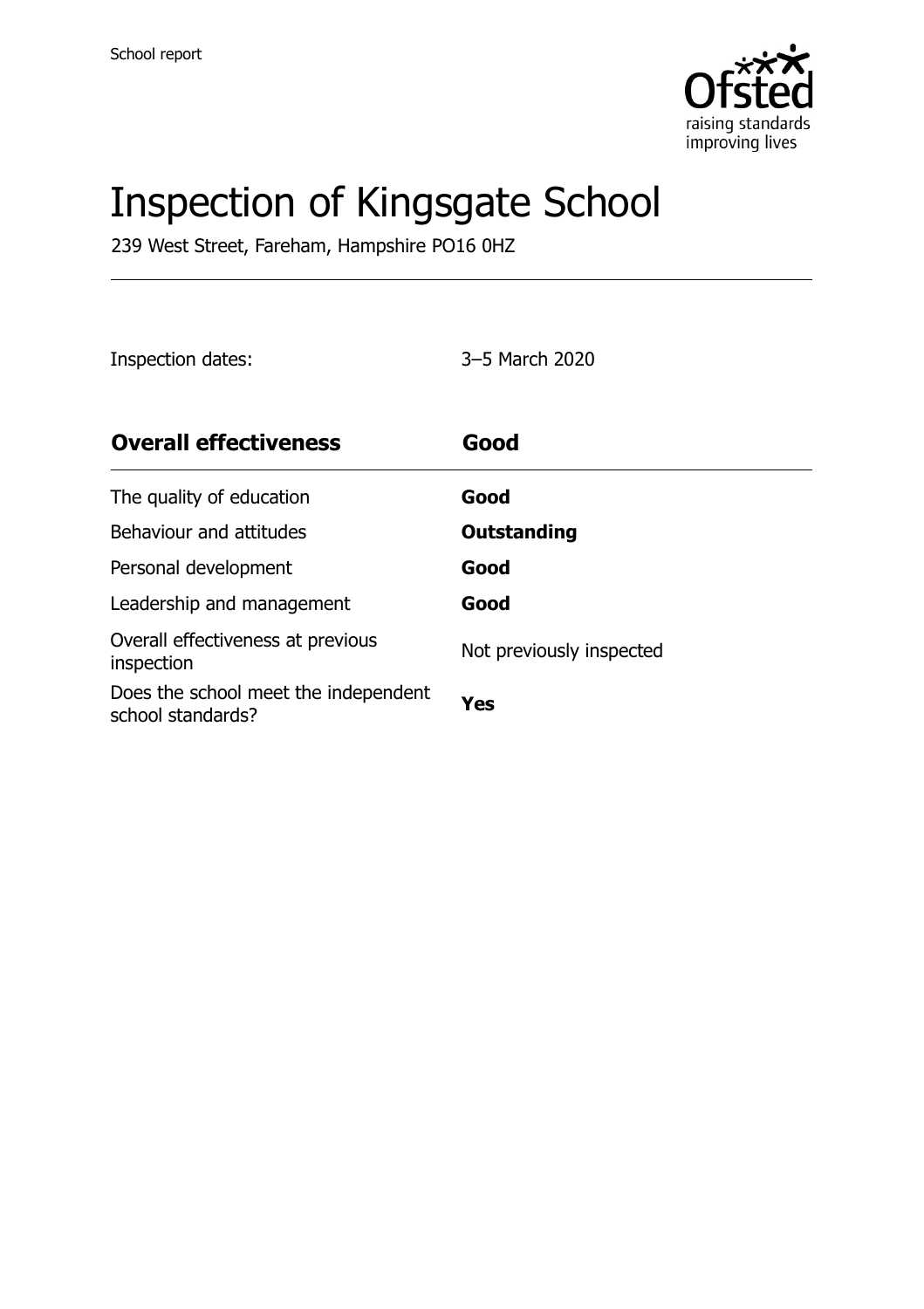

#### **What is it like to attend this school?**

This is a nurturing school. Everyone is interested in making things better for pupils. Leaders have a clear vision for how things should be for the school. They show an admirable determination to improve pupils' lives and give them a positive school experience. Pupils are at the centre of everything they do.

Pupils hardly ever miss school. Considering their often difficult former experiences of education, this is a remarkable turnaround. Despite the short time the school has been open, staff show an impressive understanding of pupils' needs and have put in place well-considered support. The school's work is enabling pupils to thrive.

Pupils, parents, carers and staff say that bullying is rare or non-existent. Pupils' behaviour is excellent. They feel safe physically and emotionally. Pupils, many for the first time, are forming healthy friendships and engaging in positive relationships with staff. Everyone wants the best for each other.

Leaders have high expectations for each pupil. The curriculum is carefully considered to ensure that there is an effective balance of academic learning and other activities to interest and engage pupils. For instance, pupils enjoy growing vegetables at the allotment, learning to climb and caring for horses.

#### **What does the school do well and what does it need to do better?**

Leaders have worked with great integrity to ensure that their ambitious vision is put into practice. They have been successful in this work. Much has been done since the school opened to develop the curriculum and create a positive culture for learning. Leaders, staff and those in positions of governance understand their roles and responsibilities well.

Pupils follow bespoke programmes of learning. All pupils have an education, health and care plan, and these are instigated well and reviewed regularly. Comprehensive assessments take place when pupils join the school so that leaders can swiftly implement a range of support where needed. The experienced and dedicated staff understand how to deliver this support effectively. Staff intrinsically understand that pupils' low level of self-esteem or high levels of anxiety need to be addressed so that pupils can engage successfully in their learning.

Well-understood systems to manage behaviour play an important part in ensuring that pupils are ready to learn. For instance, during the inspection, pupils took short 'movement breaks' outside of classrooms that helped them to concentrate. Pupils spoke enthusiastically about earning behaviour points leading to 'fun' activities on a Friday, such as constructing models or going ice-skating. Pupils self-regulate their behaviour well and support their peers, showing notable understanding and kindness to each other. The headteacher deftly models his high expectations for pupils' and adults' behaviour. Consequently, there are heart-warming levels of respect for all.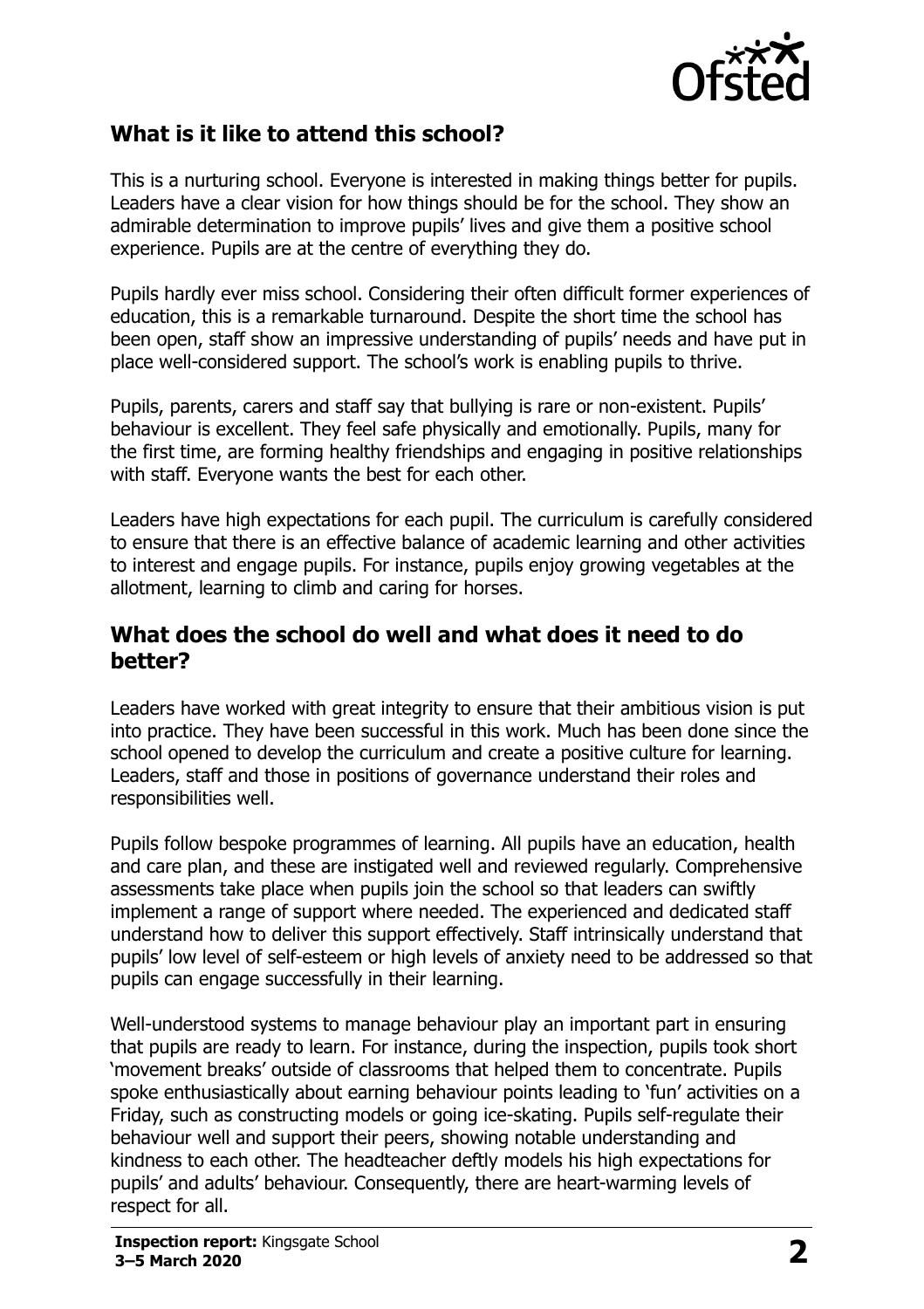

Pupils receive a broad and rich curriculum. Leaders, including governors, are now focused on further developing different subject areas. The teaching of mathematics is a strength. Pupils greatly enjoy these lessons, and work in pupils' books shows how they can apply their mathematical knowledge to problem solving, particularly in key stage 3. However, some aspects of pupils' personal development are not as well supported. For instance, pupils' knowledge of different cultures and religions and diversity in modern Britain is not consistent or well developed. Leaders have already recognised this gap in the school's provision and have recently put in place firm actions to address this area of the school's work.

Leaders have prioritised reading, and consequently pupils are developing a love of books. Staff introduce interesting texts that capture pupils' imaginations and make them want to read more. Specific additional support to help pupils who are behind with their reading is effective. However, staff would benefit from further training in the teaching of reading to ensure that they too can support pupils to become even more confident readers.

Leaders carefully consider pupils' transition into the next stage of their education. Leaders ensure that pupils receive appropriate careers advice and guidance to help them make choices about possible future work. Leaders liaise closely with parents and the local authority to ensure that pupils' current successes can be sustained.

Trips develop pupils' confidence and social skills with great success. Pupils enjoy their visits into the local community, such as going to a local restaurant to celebrate Chinese New Year or buying items at the nearby shops and cafés.

The school environment is suitable for the purpose it serves. For instance, classrooms are suitably resourced, pupils enjoy playing basketball outside and they have a room where they practise musical instruments or do art lessons.

The headteacher, who is the joint director of the proprietorial body, has sensibly put in place a very experienced governing body. Governors are reflective and contribute much wisdom and skill to leading the school as it continues to develop. They offer an impressive level of challenge and support. Together with the headteacher, they ensure that the leadership and management of the school are effective. This includes ensuring that all the independent school standards are met.

Staff are unanimously positive about their work. Many agree that the headteacher 'empowers us to be the best practitioners we can be'. Every member of staff subscribes to the headteacher's determination to 'never give up on any pupil.' All parents who replied to Ofsted's online survey, Parent View, are delighted with the difference the school has made to their children's lives.

### **Safeguarding**

The arrangements for safeguarding are effective.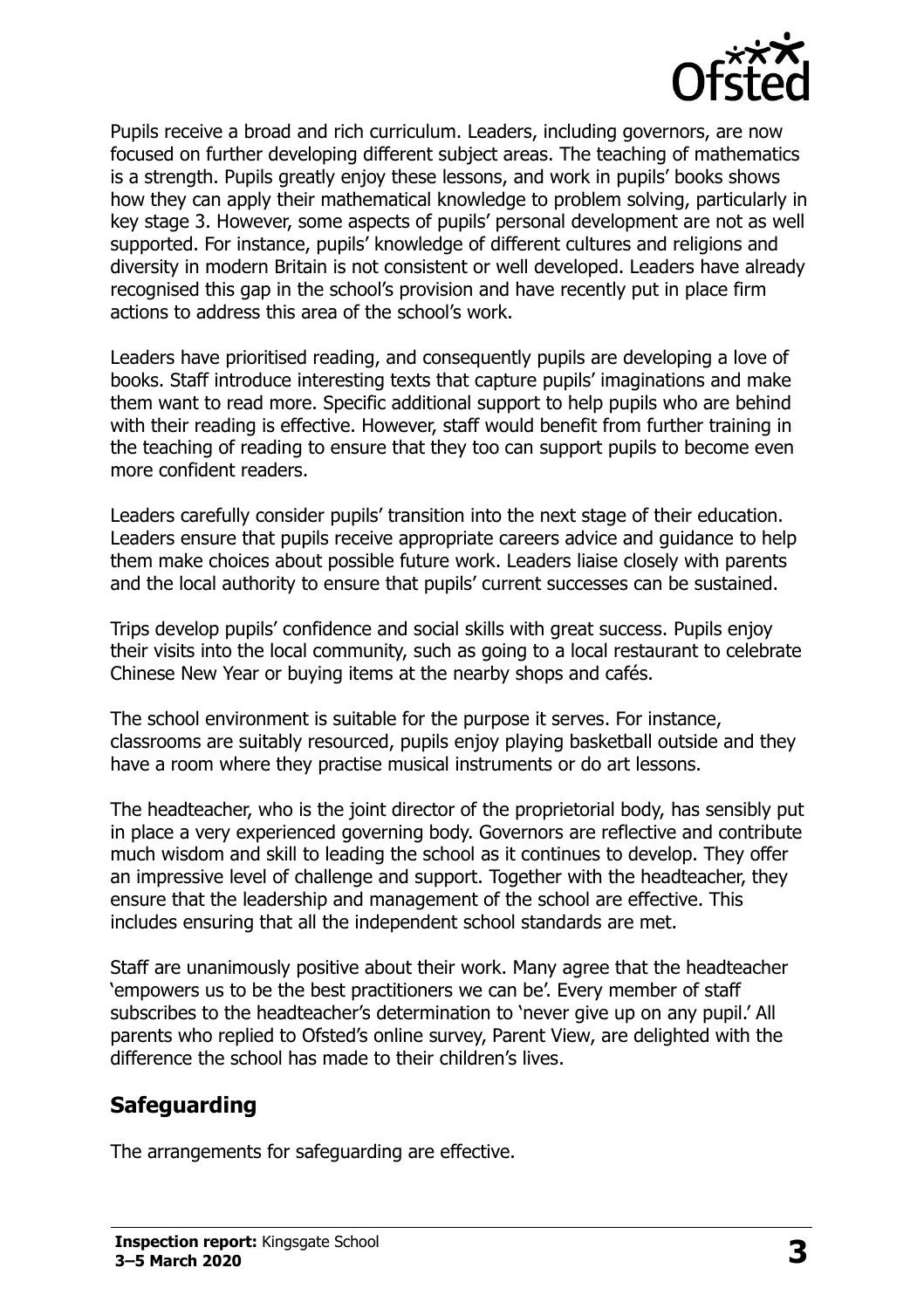

Staff are well trained in safeguarding matters. They display an impressive knowledge and understanding of how to keep pupils safe. They are highly vigilant and report concerns to relevant leaders. Strong communication and robust systems ensure that the culture of safeguarding is effective in this school.

Leaders work tirelessly with external agencies to ensure that pupils and their families get the help and support they need. Leaders ensure that appropriate checks are carried out on all adults who work at the school. The school site is well maintained and secure.

All parents, pupils and staff who completed surveys or spoke to inspectors were positive about safeguarding at this school.

## **What does the school need to do to improve?**

### **(Information for the school and proprietor)**

- Leaders and staff are beginning to develop pupils' love of reading. There is some evident expertise in the teaching of reading in school. However, not all staff have the skills and knowledge they need to support pupils who may have fallen behind or who find reading difficult. Leaders need to ensure that staff have the necessary training, so that they can better support pupils to become confident readers.
- The school's work to support pupils' social and emotional development is strong and is already having an extremely positive impact on pupils' behaviour and attitudes to school. However, some aspects of pupils' personal development are not yet supported as well as leaders want. Opportunities for pupils to learn about British values and to develop their understanding of diversity and different cultures are not consistent, leading to gaps in their knowledge. Staff have started to act on this. Leaders now need to ensure that staff are fully resourced and equipped to deliver this aspect of the school's wider curriculum.

### **How can I feed back my views?**

You can use [Ofsted Parent View](http://parentview.ofsted.gov.uk/) to give Ofsted your opinion on your child's school, or to find out what other parents and carers think. We use Ofsted Parent View information when deciding which schools to inspect, when to inspect them and as part of their inspection.

The Department for Education has further quidance on how to complain about a school.

If you are the provider and you are not happy with the inspection or the report, you can [complain to Ofsted.](http://www.gov.uk/complain-ofsted-report)

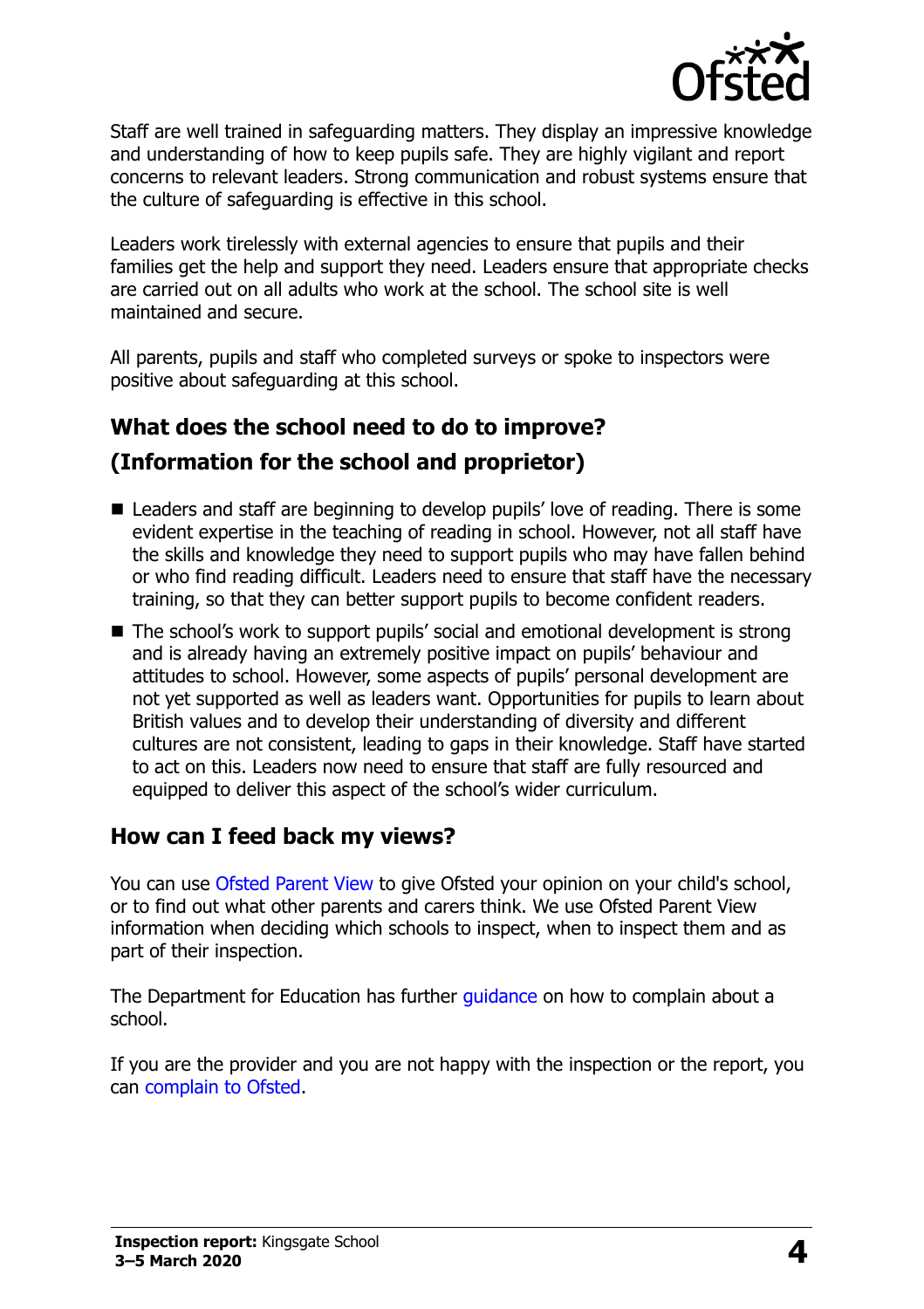

### **School details**

| Unique reference number             | 146774                           |
|-------------------------------------|----------------------------------|
| <b>DfE registration number</b>      | 850/6095                         |
| <b>Local authority</b>              | Hampshire                        |
| <b>Inspection number</b>            | 10105822                         |
| <b>Type of school</b>               | Other independent special school |
| <b>School category</b>              | Independent school               |
| <b>Age range of pupils</b>          | 7 to 14                          |
| <b>Gender of pupils</b>             | Mixed                            |
| Number of pupils on the school roll | 9                                |
| <b>Number of part-time pupils</b>   | 0                                |
| <b>Proprietor</b>                   | Kingsgate Education Ltd          |
| <b>Headteacher</b>                  | <b>Tim Rogers</b>                |
| <b>Annual fees (day pupils)</b>     | £51,480                          |
| <b>Telephone number</b>             | 01329 446 921                    |
| <b>Website</b>                      | www.kingsgateschool.co.uk        |
| <b>Email address</b>                | admin@kingsgateschool.co.uk      |
| Date of previous inspection         | Not previously inspected         |

#### **Information about this school**

- This was the first standard inspection since the school was first registered to admit pupils on 10 April 2019.
- The school is registered for up to 16 pupils aged between seven and 14 years of age. Nine pupils currently attend the school.
- The school caters for pupils with social, emotional and mental health needs. Some pupils also have associated complex learning difficulties, and some have gaps in their learning. The school aims to provide education and therapy for pupils whose mental health needs have not been successfully met in previous schools.
- All pupils have an education, health and care plan. All are placed by local authorities.
- The school does not currently make use of any alternative provision.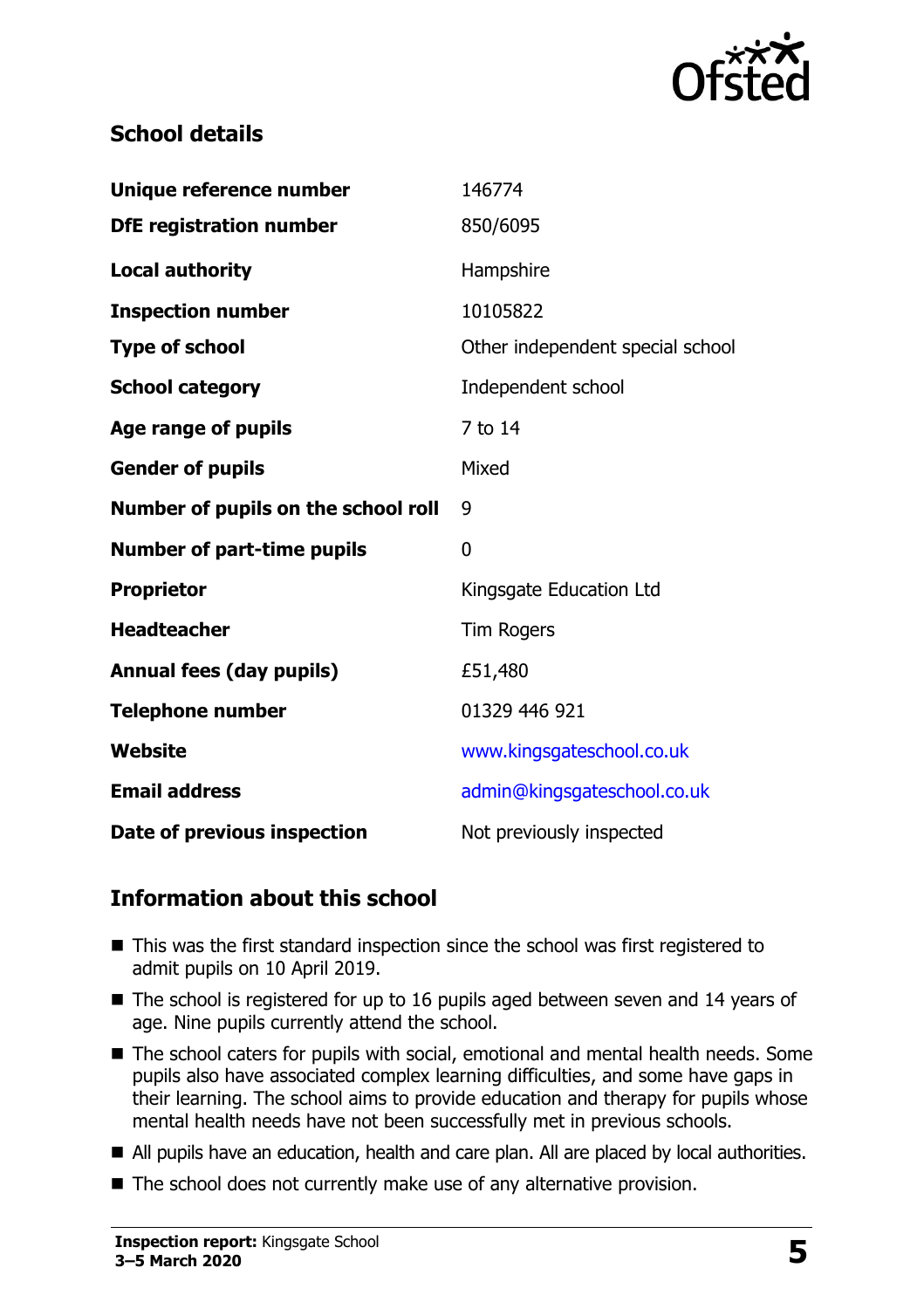

#### **Information about this inspection**

We carried out this inspection under section 109(1) and (2) of the Education and Skills Act 2008. The purpose of the inspection is to advise the Secretary of State for Education about the school's suitability for continued registration as an independent school.

The school meets the independent school standards. These are the requirements set out in the schedule to the Education (Independent School Standards) Regulations 2014.

- We held a range of meetings during the inspection. These included meetings with the headteacher, who is also the proprietor, other leaders, staff and pupils.
- $\blacksquare$  The lead inspector met with three governors, including the chair of the governing body.
- When considering the quality of education, we focused particularly on reading, mathematics, and personal, social, health and citizenship education. This included visiting lessons, looking at pupils' work and talking to leaders, teachers and pupils about how teaching in these subjects builds on pupils' knowledge over time.
- We took account of the views expressed in eight responses to Parent View, Ofsted's online survey, and accompanying free-text responses. We took into account the views of a representative from the local authority.
- We had a close look at the school's arrangements for safeguarding. This included speaking in detail with leaders and staff about this important work and scrutinising written records and policies. We checked the single central record, which summarises checks on the suitability of adults.
- We observed pupils' behaviour throughout the inspection, including during breaks and in lesson times.
- $\blacksquare$  We spoke to staff to gather their views of the school and took into account nine responses to the staff survey as well as a letter from a member of staff.

#### **Inspection team**

Frances Nation, lead inspector **Her Majesty's Inspector** 

Clive Close **Her Majesty's Inspector**